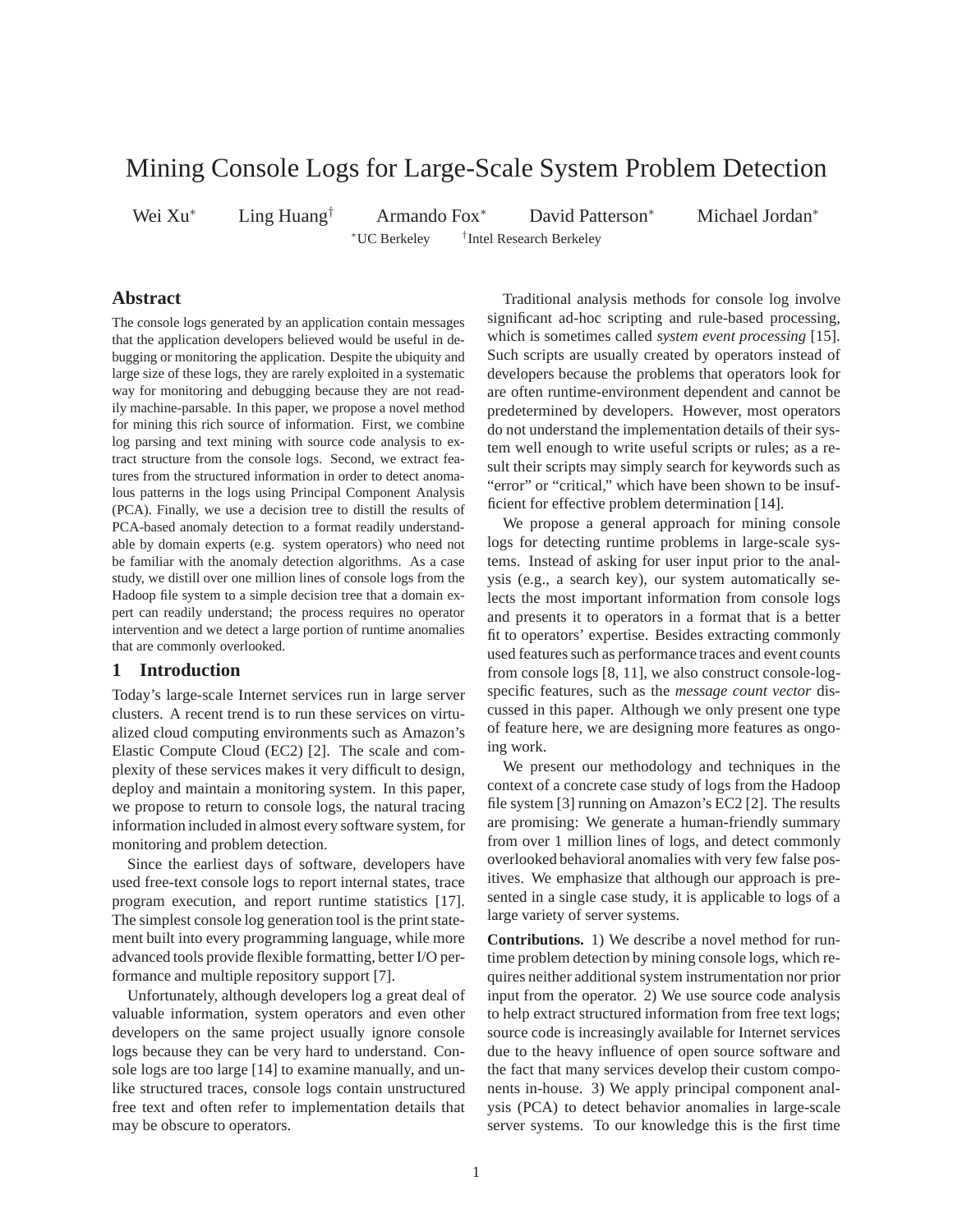PCA has been used in this way. 4) We automatically construct decision trees to summarize detection results, helping operators to understand the detection result and interesting log patterns.

**Related Work.** Most existing work treats the entire log as a single sequence of repeating message types and applies time series analysis methods. Hellerstein *et al.* developed a novel method to mine important patterns such as message burst, message periodicity and dependencies among multiple messages from SNMP data in an enterprise network [8, 12]. Yamanishi *et al.* model syslog sequences as a mixture of Hidden Markov Models (HMM), in order to find messages that are likely to be related to critical failures [19]. Lim *et al.* analyzed a large scale enterprise telephony system log with multiple heuristic filters to find messages related to actual failures [11]. Treating a log as a single time series, however, does not perform well in large scale clusters with multiple independent processes that generate interleaved logs. The model becomes overly complex and parameters are hard to tune with interleaved logs [19]. Our analysis is based on log message groups rather than time series of individual messages. The grouping approach makes it possible to obtain useful results with simple, efficient algorithms such as PCA.

A crucial but questionable assumption in previous work is that message types can be detected accurately. [8, 12] uses manual type labels from SNMP data, which are not generally available in console logs. Most projects use simple heuristics—such as removing all numeric values and IP-address-like strings—to detect message types [19, 11]. These heuristics are not general enough. If the heuristics fail to capture some relevant variables, the resulting message types can be in the tens of thousands [11]. SLCT [17] and Sisyphus [16] use more advanced clustering and association rule algorithms to extract message types. This method works well on messages types that occur many times in log, but cannot handle rare message types, which are likely to be related to the runtime problems we are looking for in this research. In our approach, we combined log parsing with source code analysis to get accurate message type extraction, even for rarely seen message types.

# **2 Approach**

There are four steps in our approach for mining console logs. We first extract structured information from console logs. By combining logs with source code, we can accurately determine message types, as well as extract variable values contained in the log. Then we construct feature vectors from the extracted information by grouping related messages. Next, we apply PCA-based anomaly detection method to analyze the extracted feature vectors, labeling each feature vector normal or abnormal. As we will describe, the threshold for abnormality can be chosen in a way that bounds the probability of false positives (under certain assumptions). Finally, in order to let system developers and operators better understand the result, we visualize the PCA detection result in a decision tree.

To make the following explanation concrete, we describe the application of our technique to the console logs generated by the Hadoop file system (HDFS) [3] while running a series of standard MapReduce jobs [1]. We use unmodified Hadoop version 0.18 (20 April 2008) running on twelve nodes of Amazon Elastic Compute Cloud (EC2) [2]: one data node, one MapReduce job tracker, and ten nodes serving as HDFS data nodes and MapReduce workers. The experiment ran for about 12 hours, during which 600GB (nonreplicated) client data were written to HDFS, 5,376 HDFS blocks were created, and 1.03 million lines of console logs were generated totaling 113MB uncompressed.

# **3 Anomaly Detection**

## **3.1 Log parsing and structure extraction**

The key insight of our method is that although console logs appear to be free-form, in fact they are quite limited because they are generated entirely from a relatively small set of log output statements in the application.

A typical message in console log might look like:

#### 10.251.111.165:50010 Served block blk\_801792886545481534 to /10.251.111.165

We can break this down into a constant pattern called the *message type* (Served block ... to) and a variable part called the *message variables* (blk 801792886545481534). The message type is essential information for automatic analysis of console logs, and is widely used in prior work [17, 11].

Identifying the message type and extracting the message variables are crucial preprocessing steps for automatic analysis. Our novel technique for doing this involves examining log printing statements in source code to eliminate heuristics and guesses in message type detection step, generating a precise list of *all possible* message types. As a byproduct, by examining the abstract syntax tree of the source code we also get all variable values and variable names reported in log messages.

Space constraints do not permit a detailed description of the source code analysis machinery, so we summarize our results here. By automatic analysis of Hadoop source code, we extracted 911 message types; 731 are relevant to our analysis (i.e., are not simply debugging messages), and of these, 379 originate from HDFS code. We emphasize that these numbers described are *all possible* message types that could be generated in the log given the source code. However, in our experiment, we only find 40 distinct HDFS message types out of the 379 possible. Many of the other message types only appear in log when exceptional behavior happens, and therefore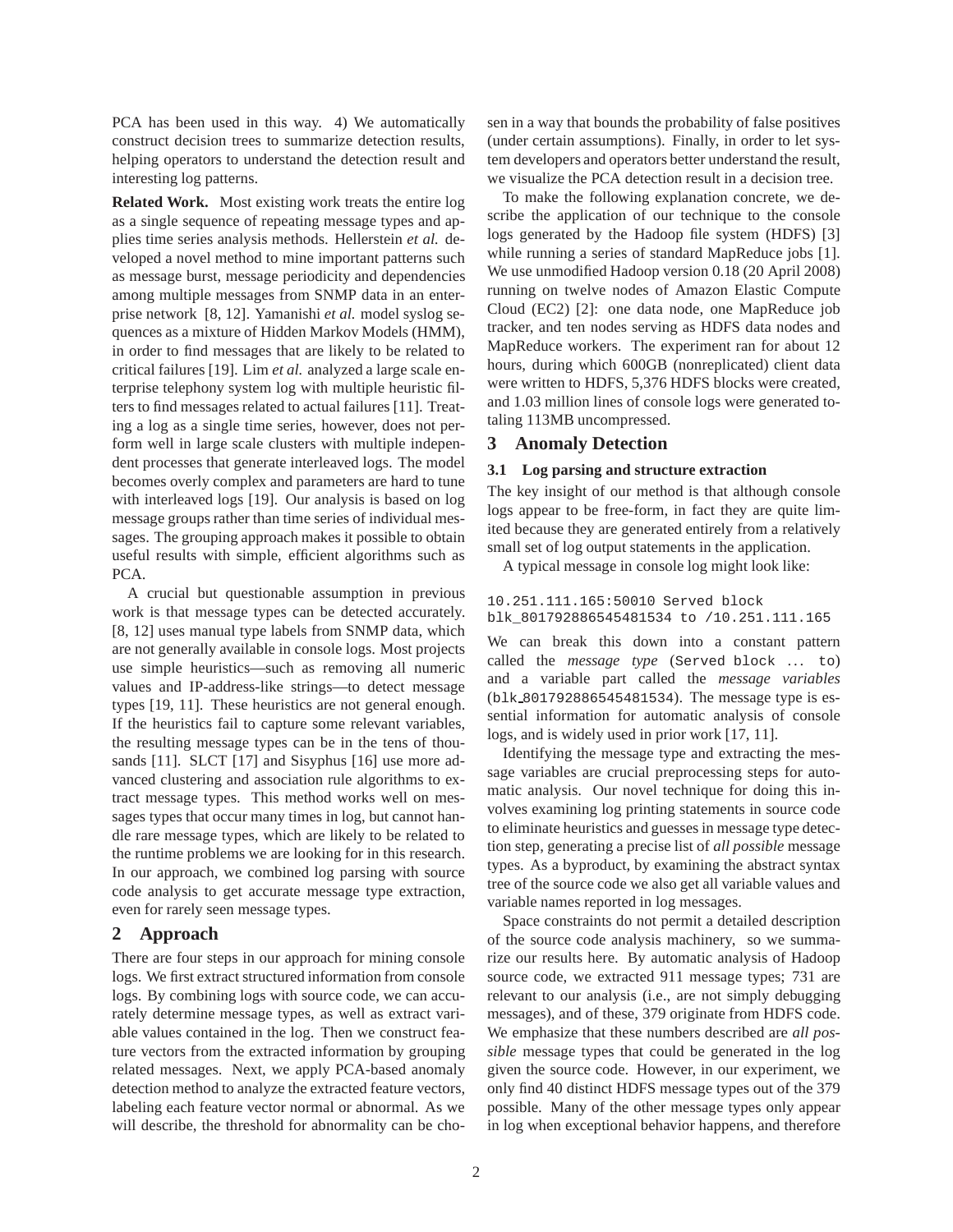#### **Algorithm 1** Feature extraction algorithm

- 1. Find all message variables reported in log with the following properties:
	- a. Reported many times;
	- b. Has many distinct values;
	- c. Appears in multiple message types.
- 2. Group messages by values of the variables chosen above.
- 3. For each message group, create a message count vector  $\mathbf{y} = [y_1, y_2, \dots, y_n]$ , where  $y_i$  is the number of appearances of messages of type  $i$   $(i = 1 ... n)$ in the message group.

are likely to be important when they do appear. Generating message types from source code makes it possible to identify these rare cases even if they do not show up in the particular logs being analyzed. We believe this is the most significant advantage of supplementing log analysis with source code analysis rather than mining message types exclusively from the logs.

We consider console logs from all nodes as a collection of message groups. The message group can be arbitrarily constructed. The flexibility of message grouping is a direct benefit of being able to accurately extract all variable (name, value) pairs from log messages.

## **3.2 Feature vector construction**

In a nutshell, our method uses automatically chosen log message variables as keys to group different log lines: Then for each log group, we construct a feature vector, the *message count vector*. This is done by an analogy to the *bag of words* model in information retrieval [5]. In our application, the "document" is the message group, while "term frequency" becomes message type count. Dimensions of the vector consist of (the union of) all useful message types across all groups, and the value of a dimension in the vector is the number of appearances of the corresponding message type in the group. We construct the feature from message groups because often multiple log messages together capture a single behavior of the system, and thus an anomalous pattern in the message groups is often a better indication of a particular runtime problem than an anomalous pattern among individual messages.

Algorithm 1 gives a high-level description of our feature construction algorithm, which involves three steps. In the first step, we want to automatically choose variables as keys to group messages (one key for each group). We find variables that are frequently reported by different message types and can have a large number of distinct values. This step eliminates the need for a user to manually choose grouping criteria. The intuition is that if a variable has many distinct values reported, and each distinct value appears multiple times, it is likely to be an identifier for an object of interest, such as a transaction

ID, session ID, source/destination IP address, and so on. In our experiments, we have found that this criterion results in very few false selections for Internet service systems, which can be easily eliminated by a human operator. In the HDFS log, the only variable selected in step 1 is block ID, an important identifier.

In the second step, log entries are grouped by the identifier values, generating message groups we believe to be a good indicator of problems. In fact, the result reveals the life cycle of an identifier passing through multiple processing steps. The idea is very similar to execution path tracing [6], with two major differences. First, not every processing step is necessarily represented in the console logs; but since the logging points are hand chosen by developers, it is reasonable to assume that logged steps should be important for diagnosis. Second, correct ordering of messages is not guaranteed across multiple nodes, due to unsynchronized clocks. We did not find this to be a problem for identifying many kinds of anomalies, but it might be a problem for debugging synchronization related issues using our technique.

In the third step, we create a vector representation of message groups by counting the number of message types in each group, using the well established *bag of words* model in information retrieval [5]. This model fits our needs because: 1) it does not require ordering among terms (message types), and 2) documents with unusual terms are given more weight in document ranking, and in our case the rare log messages are indeed likely to be more important.

In practice, our feature extraction algorithm parallelizes easily into a map-reduce computation, making it readily scalable to very large log files. After source code analysis, which needs to be done only once, message type detection and feature vector generation can be done in a single pass in map-reduce.

We gather all the message count vectors to construct message count matrix Y as a  $m \times n$  matrix where each row is a message count vector y, as described in step 3 of Algorithm 1. Y has *n* columns, corresponding to *n* message types (in the entire log) that reported the identifier chosen in step 1 (analogous to *terms*). Y has m rows, each of which corresponds to a message group (analogous to *documents*). From our Hadoop data set, we extracted 5, 376 message count vectors y, each of which has 21 dimensions, indicating that block IDs (the only message variable selected in Step 1 of Algorithm 1) were reported in 21 message types in the entire log. Thus, we get a  $5,376 \times 21$  message count matrix Y. We use Y for anomaly detection algorithm.

#### **3.3 PCA-Based Anomaly Detection**

In this section we show how to adapt Principal Component Analysis (PCA)-based fault detection from multivariate process control [4] to detect runtime anomalies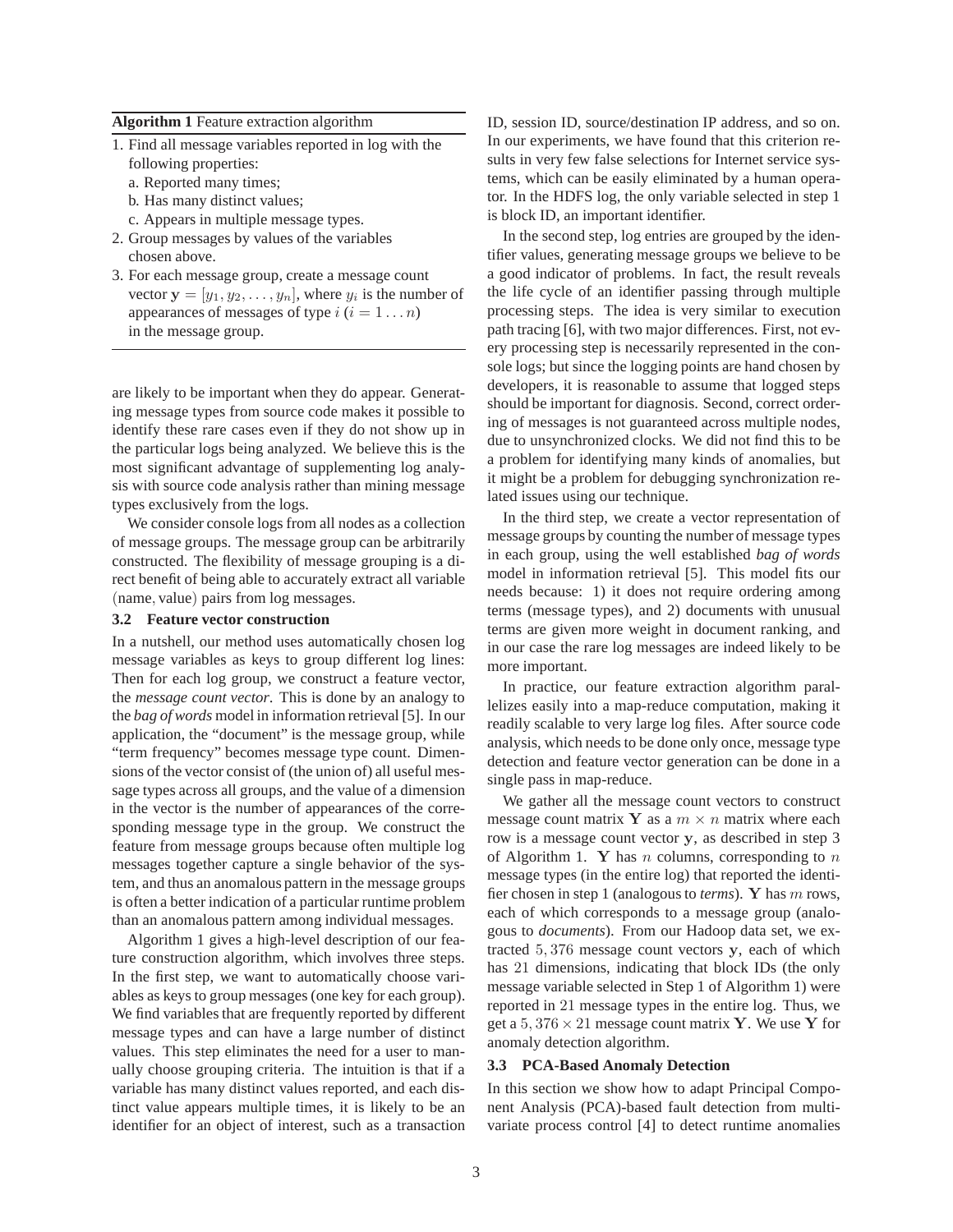

pal component.

in logs via the message count matrix  $Y$ . Intuitively, we use PCA to determine the dominant components in message count vectors, i.e. the "normal" pattern in a log message group. By separating out these normal components, we can make abnormal message patterns easier to detect. PCA is efficient: With a small constant dimension for each vector, its runtime is linear in the number of vectors, so detection can scale to large logs.

**PCA.** PCA is a coordinate transformation method that maps a given set of data points onto principal components ordered by the amount of data variance that they capture. When we apply PCA to  $Y$ , treating each row  $y$  as a point in  $\mathbb{R}^n$ , the set of *n* principal components,  $\{v_i\}_{i=1}^n$ , are defined as

$$
\mathbf{v}_i = \arg \max_{\|\mathbf{x}\|=1} \|(\mathbf{Y} - \sum_{j=1}^{i-1} \mathbf{Y} \mathbf{v}_j \mathbf{v}_j^T) \mathbf{x} \|.
$$

In fact,  $v_i$ 's are the *n* eigenvectors of the estimated covariance matrix  $\mathbf{A} := \frac{1}{m} \mathbf{Y}^T \mathbf{Y}$ , and each  $\|\mathbf{Y} \mathbf{v}_i\|$  is proportional to the variance of the data measured along  $v_i$ .

**Intrinsic Dimensionality of Data.** By examining the amount of variance captured by each principal component, we can use PCA to explore the *intrinsic dimensionality* of a set of data points. If we find that only the variance along the first  $k$  dimensions is non-negligible, we can conclude that the point set represented by  $Y$  effectively resides in an k-dimensional subspace of  $\mathbb{R}^n$ .

Indeed, we do observe low effective dimensionality in our message count matrix  $Y$ . In Fig. 1, we plot the fraction of total variance captured by each principal component of Y. This plot reveals that even though message count vectors have 21 dimensions, a significant fraction of the variance can be well captured by three or four principal components. The intuition behind this result is that most blocks in HDFS go through a fixed processing path, so the message groups are intrinsically determined by program logic, resulting in high correlation and thus low intrinsic dimensionality.

The normal message count vectors effectively reside in a (low) k-dimensional subspace of  $\mathbb{R}^n$ , which is referred to as the *normal* subspace  $S_n$ . The remaining  $(n - k)$ principal components constitute the *abnormal* subspace

 $\mathcal{S}_a$ . Intuitively, because of the low effective dimensionality of  $Y$ , by separating out the normal subspace using PCA, it becomes much easier to identify anomalies in the remaining (abnormal) subspace [4, 10]. This forms the basis for the success of PCA methods.

**Detecting Anomalies.** Detecting program execution anomalies relies on the decomposition of each message count vector y into normal and abnormal components,  $y = y_n + y_a$ , such that (a)  $y_n$  corresponds to the modeled normal component (the projection of y onto  $S_n$ ), and (b)  $y_a$  corresponds to the residual component (the projection of y onto  $S_a$ ). Mathematically, we have:

$$
\mathbf{y}_n = \mathbf{P}\mathbf{P}^T\mathbf{y} = \mathbf{C}_n\mathbf{y}, \quad \mathbf{y}_a = (\mathbf{I} - \mathbf{P}\mathbf{P}^T)\mathbf{y} = \mathbf{C}_a\mathbf{y},
$$

where  $\mathbf{P} = [\mathbf{v}_1, \mathbf{v}_2, \dots, \mathbf{v}_k]$ , is formed by the first k principal components which capture the dominant variance in the data. The matrix  $\mathbf{C}_n = \mathbf{P}\mathbf{P}^T$  represents the linear operator that performs projection onto the normal subspace  $\mathcal{S}_n$ , and operator  $\mathbf{C}_a = \mathbf{I} - \mathbf{C}_n$  projects data onto the abnormal subspace  $S_a$ .

An abnormal message count vector y typically results in a large change to  $y_a$ ; thus, a useful metric for detecting abnormal traffic patterns is the squared prediction error  $\mathbf{SPE} \equiv ||\mathbf{y}_a||^2 = ||\mathbf{C}_a \mathbf{y}||^2$ . Formally, we mark a message count vector as abnormal if

$$
\mathbf{SPE} = \|\mathbf{C}_a \mathbf{y}\|^2 > Q_\alpha,\tag{1}
$$

where  $Q_{\alpha}$  denotes the threshold statistic for the SPE residual function at the  $(1 - \alpha)$  confidence level. Such a statistical test for the SPE residual function, known as the Q-statistic [9], can be computed as a function  $Q_{\alpha}$  =  $Q_{\alpha}(\lambda_{k+1}, \ldots, \lambda_n)$ , of the  $(n-k)$  non-principal eigenvalues of the covariance matrix A. With the computed  $Q_{\alpha}$ , this statistical test can guarantee that the false alarm probability is no more than  $\alpha$  if the original data Y has a multivariate Gaussian distribution. However, Jensen and Solomon point out that the Q-statistic changes little even when the underlying distribution of the data differ substantially from Gaussian [9]. With our data, which may deviate from Gaussian distribution, we do find that the Q-statistic still gives excellent results in practice.

#### **4 Results**

We first discuss the PCA detection results by comparing them to manual labels. Then we discuss our method of distilling the results into a decision tree which allows a domain expert unfamiliar with PCA to understand the results.

#### **4.1 Anomaly detection results**

We apply the PCA-based anomaly detection method to message count matrix  $Y$  and Fig. 2 shows the result. We set  $\alpha = 0.001$  and chose  $k = 4$  for the normal subspace, because the top 4 principal components already capture more than 95% of the variance. From the figure, we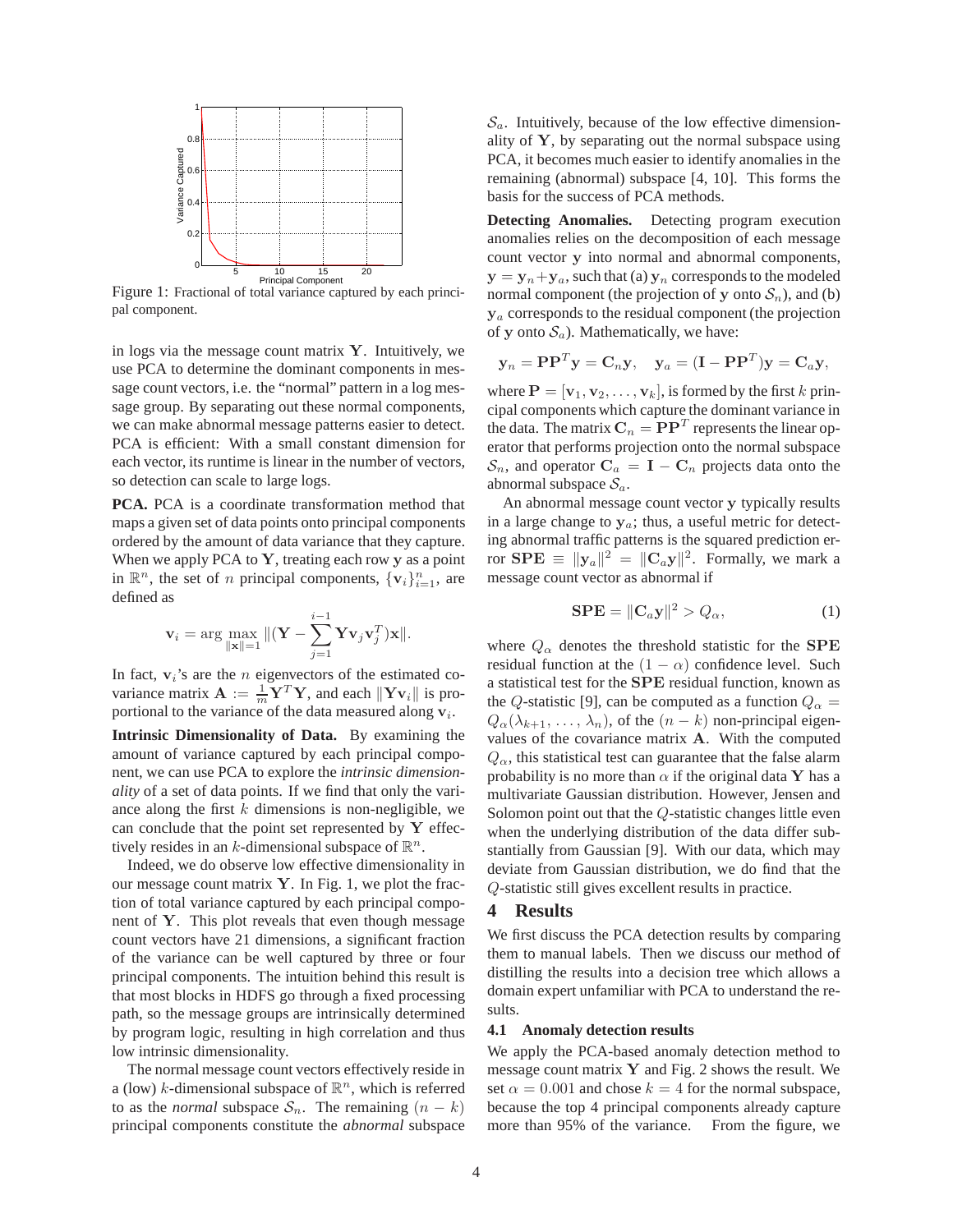

Figure 2: Detection with residual component  $y_a$ , the projection on the abnormal subspace. The dashed line shows the threshold  $Q_{\alpha}$ . The solid line with spikes is the SPE calculated according to Eq. (1). The circles denote the anomalous message count vectors detected by our method, whose SPE values exceed threshold  $Q_{\alpha}$ .

| <b>Anomalous Event</b>                    | <b>Events</b> | <b>Detected</b> |
|-------------------------------------------|---------------|-----------------|
| Empty packet                              |               |                 |
| Failed at the beginning, no block written | 20            | 20              |
| WriteBlock received java.io.IOException   | 39            | 38              |
| After delete, namenode not updated        | 3             | 3               |
| Written block belongs to no file          | 3             | $\mathcal{R}$   |
| PendingReplicationMonitor timed out       | 15            |                 |
| Redundant addStoredBlock request          | 12            |                 |
| Replicate then immediately delete         | h             | っ               |

Table 1: Detection Precision

Table 2: False Positives

| <b>False Positive Type</b>                        | <b>False Alarm</b> |
|---------------------------------------------------|--------------------|
| Over replicating (actually due to client request) |                    |
| Super hot block                                   |                    |
| Unknown reasons                                   |                    |

see that after projecting the message count vectors onto the abnormal space, the count vectors with anomalous patterns clearly stand out from the rest of vectors. Even using a simple threshold (automatically determined), we can successfully separate the normal vectors from the abnormal ones.

To further validate our results, we manually labeled each distinct message vector, not only marking them normal or abnormal, but also determining the type of problems for each message vector. The labeling is done by carefully studying HDFS code and consulting with local Hadoop experts. We show in the next section that the decision tree visualization helps both ourselves and Hadoop developers understand our results and make the manual labeling process much faster. We emphasize that this labeling step was done only to validate our method—it is not a required step when using our technique.

Tables 1 and 2 show the manual labels and the detection results. Our evaluation is based on anomalies detectable from the block-level logs. Throughout the experiment, we experienced no catastrophic failures, thus most problems listed in Table 1 only affect performance. For example, when two threads try to write the same block, the write fails and restarts, causing a performance hit. From Table 1 we see that our method can detect a majority of anomalous events in all but the last three categories, confirming the effectiveness of PCA-based anomaly detection for console logs. Indeed, examining the anomalous message groups, we find that some groups are abnormal because the message *counts* change, rather than because they contain any single anomalous error message; these abnormalities would be missed by other techniques based on individual messages rather than message groups.

However, the PCA method almost completely missed the last three types of anomalies in Table 1, and triggered a set of false positives as shown in Table 2. In ongoing work we are exploring nonlinear variants of PCA to see whether these errors arise due to the fact that PCA is limited to capturing linear relationships in the data.

In summary, while the PCA-based detection method shows promising results, it also has inherent limitations that cause both missed detection and false alarms. We are currently investigating more sophisticated nonlinear algorithms to further improve the detection capability of our method.

#### **4.2 Visualizing detection results with decision tree**

From the point of view of a human operator, the highdimensional transformation underlying PCA is a *black box* algorithm: it provides no intuitive explanation of the detection results and cannot be interrogated. Human operators need to manually examine anomalies to understand the root cause, and PCA itself provides little help in this regard. In this section, we augment PCA-based detection with decision trees to make the results more easily understandable and actionable by human operators.

Decision trees have been widely used for classification. Because decision tree construction works in the original coordinates of the input data, its classification decisions are easy to visualize and understand [18]. Constructing a decision tree requires a training set with class labels. In our case, we use the automtically-generated PCA detection results (normal vs. abnormal) as class labels. In contrast to the normal use of decision trees, in our case the decision tree is constructed to explain the underlying logic of the detection algorithm, rather than the nature of the dataset.

The decision tree for our dataset (Fig. 3), generated using RapidMiner [13], clearly shows that the most important message type is writeBlock # received exception. If we see this message, the block is definitely abnormal; if not, we next check whether Starting thread to transfer block # to # appears 2.5 times or less. This is related to the first false positive (over-replication) in Table 2. This anomalous case actually comes from special client requests instead of failures, which is indeed a *rare case* but not